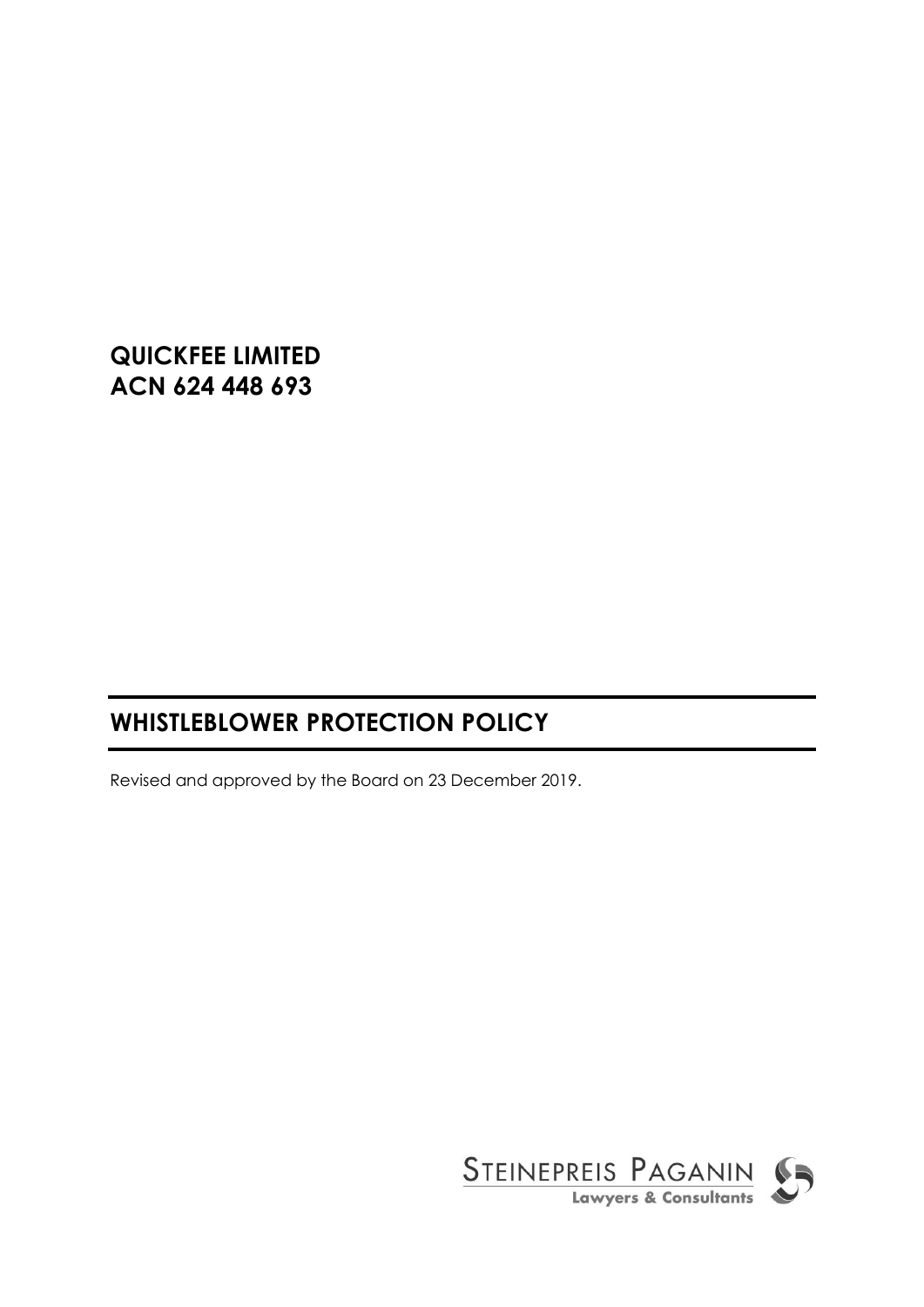# **TABLE OF CONTENTS**

| $\mathbf{1}$ . |                                                                           |
|----------------|---------------------------------------------------------------------------|
| 2.             |                                                                           |
| 3.             |                                                                           |
| 4.             |                                                                           |
| 5.             | CONSEQUENCES OF BREACHING THIS WHISTLEBLOWER POLICY3                      |
| 6.             |                                                                           |
|                | 6.1<br>6.2<br>6.3<br>6.4                                                  |
| 7 <sub>1</sub> |                                                                           |
|                | ANNEXURE 1 - SUMMARY OF PROTECTIONS UNDER THE CORPORATIONS ACT            |
|                | ANNEXURE 2 - SUMMARY OF PROTECTIONS UNDER THE TAXATION ADMINISTRATION ACT |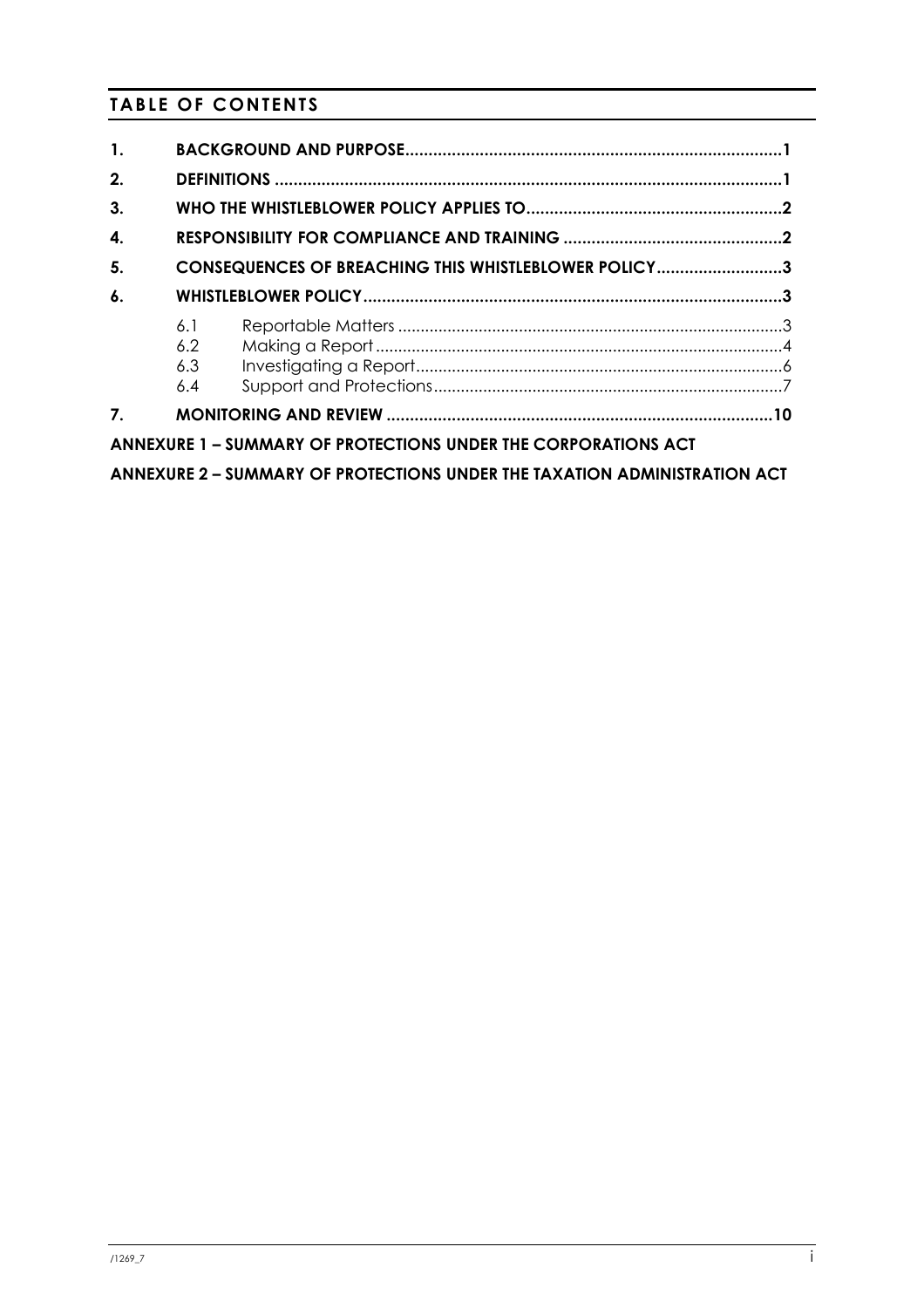# <span id="page-2-0"></span>**1. BACKGROUND AND PURPOSE**

QuickFee Limited (ACN 624 448 693) (**Company**) is committed to conducting all of its business activities fairly, honestly with integrity, and in compliance with all applicable laws, rules and regulations. Its board of directors (**Board**), management and employees are dedicated to high ethical standards and recognise and support the Company's commitment to compliance with these standards.

The Company has adopted this Whistleblower Policy to:

- (a) encourage and support people to feel confident to speak up safely and securely if they become aware of wrong-doing or illegal or improper conduct within the Company;
- (b) provide information and guidance on how to report such conduct, how reports will be handled and investigated in a timely manner and the support and protections available if a report is made;
- (c) set out the responsibilities of the Company and its management in upholding the Company's commitment to reporting any illegal, unethical or improper conduct; and
- (d) promote ethical behaviour and a culture of speaking up to deter wrongdoing.

This Whistleblower Policy is in compliance with the ASX Corporate Governance Principles and Recommendations – 4th Edition as well as industry standards and the Company's legal and regulatory obligations.

This Whistleblower Policy applies globally. To the extent that laws and regulations in any country are more rigorous or restrictive than this Whistleblower Policy, those laws and regulations should be followed by any subsidiary operating in that country. Where a country has specific whistleblower laws which are less rigorous than this Whistleblower Policy, this Whistleblower Policy prevails. The Company may, from time to time, provide country-specific directions for subsidiaries operating in countries outside of Australia.

In this Whistleblower Policy, references to the Company includes references to the Company and any of its subsidiaries.

# <span id="page-2-1"></span>**2. DEFINITIONS**

In this Whistleblower Policy the following words or phrases mean the following:

**AFP** means the Australian Federal Police.

**APRA** means the Australian Prudential Regulation Authority.

**ASIC** means the Australian Securities and Investments Commission.

**Commissioner** means the Commissioner of Taxation.

**Corporations Act** means the *Corporations Act 2001* (Cth).

**Discloser** means a person disclosing a Reportable Matter under this Whistleblower Policy and includes an individual who is, or has been, one of the following in relation to the entity: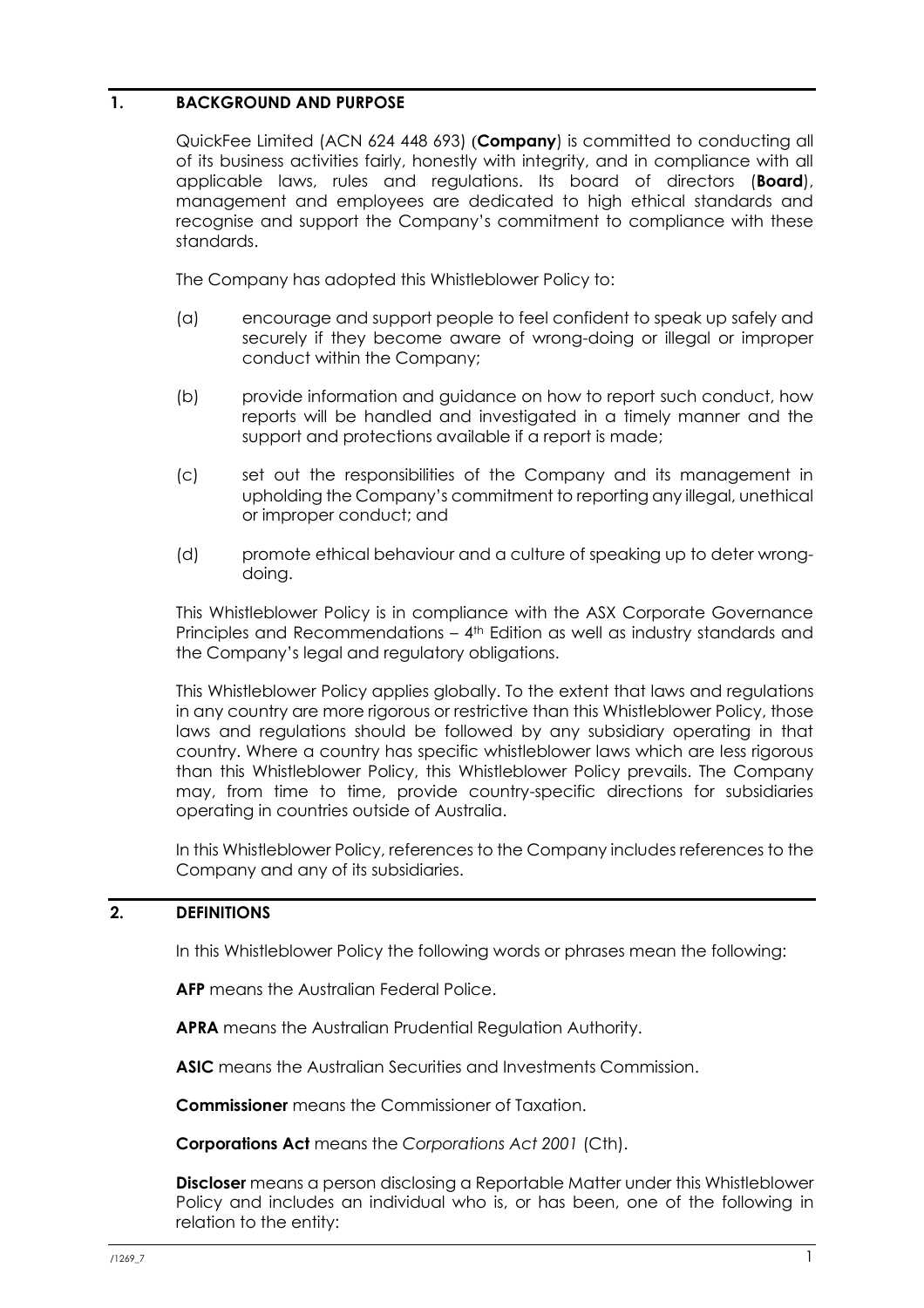- (a) an officer or employee of the Company (and includes current and former employees who are permanent, part-time, fixed term or temporary, interns, secondees, managers and directors);
- (b) a supplier of services or goods to the entity (whether paid or unpaid), including their employees (and includes current and former contractors, consultants, service providers and business partners);
- (c) an associate of the Company,

or a relative or dependant of one of the above (or of their spouse).

**Personnel** means all persons (whether authorised or unauthorised) acting on behalf of the Company at all levels, including officers, directors, temporary staff, contractors, consultants and employees of the Company, as the context requires.

**Recipient** has the meaning set out in clause [6.2\(a\).](#page-5-1)

**Reportable Matter** has the meaning set out in clause [6.1.](#page-4-2)

**Taxation Act** means the *Taxation Administration Act 1953* (Cth).

# <span id="page-3-0"></span>**3. WHO THE WHISTLEBLOWER POLICY APPLIES TO**

- (a) The Company requires all Personnel to comply with this Whistleblower Policy and any applicable whistleblower laws and regulations, including the provisions under the Corporations Act and Taxation Act.
- (b) The Whistleblower Policy applies to all Disclosers of Reportable Matters. However, additional disclosures may be protected under other legislation.

# <span id="page-3-1"></span>**4. RESPONSIBILITY FOR COMPLIANCE AND TRAINING**

- (a) The Company's Board is responsible for the overall administration of this Whistleblower Policy. The Board will monitor the implementation of this Whistleblower Policy and will review on an ongoing basis its suitability and effectiveness. Internal control systems and procedures will be audited regularly to ensure that they are effective in minimising the risk of noncompliance with this Whistleblower Policy.
- (b) The Board may appoint a Whistleblower Protection Officer who will be responsible for:
	- (i) protecting Disclosers and applying this Whistleblower Policy;
	- (ii) monitoring the effectiveness of relevant policies and reporting to the Board accordingly; and
	- (iii) ensuring compliance with whistleblower training and programs.]
- (c) The Board may appoint a Whistleblower Investigating Officer who will be responsible for:
	- (i) investigating reports made under this Whistleblower Policy; and
	- (ii) reporting to the Board.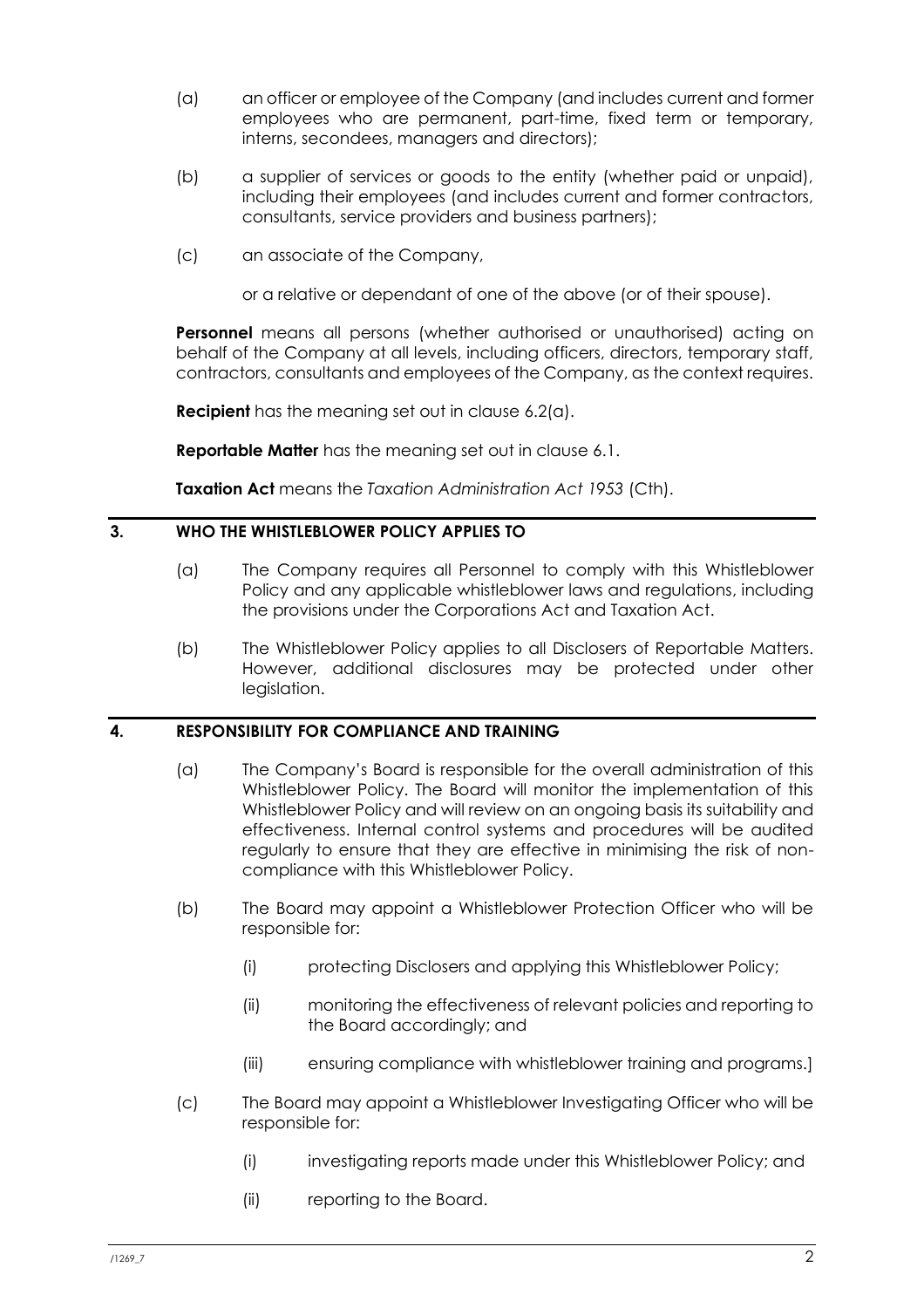- (d) A copy of this Whistleblower Policy will be made available on the Company's website and intranet and in such other ways as will ensure the Whistleblower Policy is available to those wishing to use it.
- (e) All Personnel are required to understand and comply with this Whistleblower Policy and to follow the reporting requirements set out in this Whistleblower Policy. To this end, regular and appropriate training on how to comply with this Whistleblower Policy will be provided to all Personnel (including recipients and potential investigators and those with specific responsibility under this Whistleblower Policy) to ensure everyone is aware of their rights and obligations under this Whistleblower Policy and under applicable whistleblower laws. However, it is the responsibility of all Personnel to ensure that they read, understand and comply with this Whistleblower Policy.

# <span id="page-4-0"></span>**5. CONSEQUENCES OF BREACHING THIS WHISTLEBLOWER POLICY**

- (a) A breach of this Whistleblower Policy may expose Personnel and the Company to damage, including but not limited to criminal and/or civil penalties, substantial fines, loss of business and reputational damage.
- (b) A breach of this Whistleblower Policy by Personnel will be regarded as a serious misconduct, leading to disciplinary action which may include termination of employment.

# <span id="page-4-1"></span>**6. WHISTLEBLOWER POLICY**

# <span id="page-4-2"></span>**6.1 Reportable Matters**

Personnel are encouraged to speak up and report Reportable Matters under this Whistleblower Policy to a Recipient listed in clause [6.2\(a\).](#page-5-1)

| <b>What are Reportable Matters?</b>                                                                                                                                                                                                          |                                                                                                                                                                                                                                                                         |  |  |  |  |
|----------------------------------------------------------------------------------------------------------------------------------------------------------------------------------------------------------------------------------------------|-------------------------------------------------------------------------------------------------------------------------------------------------------------------------------------------------------------------------------------------------------------------------|--|--|--|--|
| <b>Reportable Matters</b> involve<br>any<br>actual or suspected misconduct or<br>an improper state of affairs<br>in<br>relation to the Company or<br>a<br>body corporate or an<br>related<br>officer<br>employee of<br>or<br>the<br>Company. | Reportable Matters may or may not<br>include a breach of law or information<br>that indicates a danger to the public or<br>to the financial system.<br><b>Examples</b> of Reportable Matters<br>include, but are not limited to, conduct<br>which:                      |  |  |  |  |
| You must have reasonable grounds<br>for reporting such conduct but you<br>should speak up even if you are<br>unsure if something is a Reportable<br>Matter.                                                                                  | $(\alpha)$<br>is dishonest, fraudulent, corrupt<br>or involves bribery or any other<br>the<br>activity in breach of<br>Company's Anti-Bribery<br>and<br>Anti-Corruption Policy;                                                                                         |  |  |  |  |
|                                                                                                                                                                                                                                              | is illegal (such as theft, dealing in<br>(b)<br>or use of illicit drugs, violence or<br>threatened<br>violence<br>and<br>criminal damage to property) or<br>involves criminal conduct<br><b>or</b><br>other breaches<br>of law<br><b>or</b><br>regulatory requirements; |  |  |  |  |
|                                                                                                                                                                                                                                              | is unethical or breaches any of<br>(C)<br>Company's policies,<br>the<br>charters or Code of Conduct;                                                                                                                                                                    |  |  |  |  |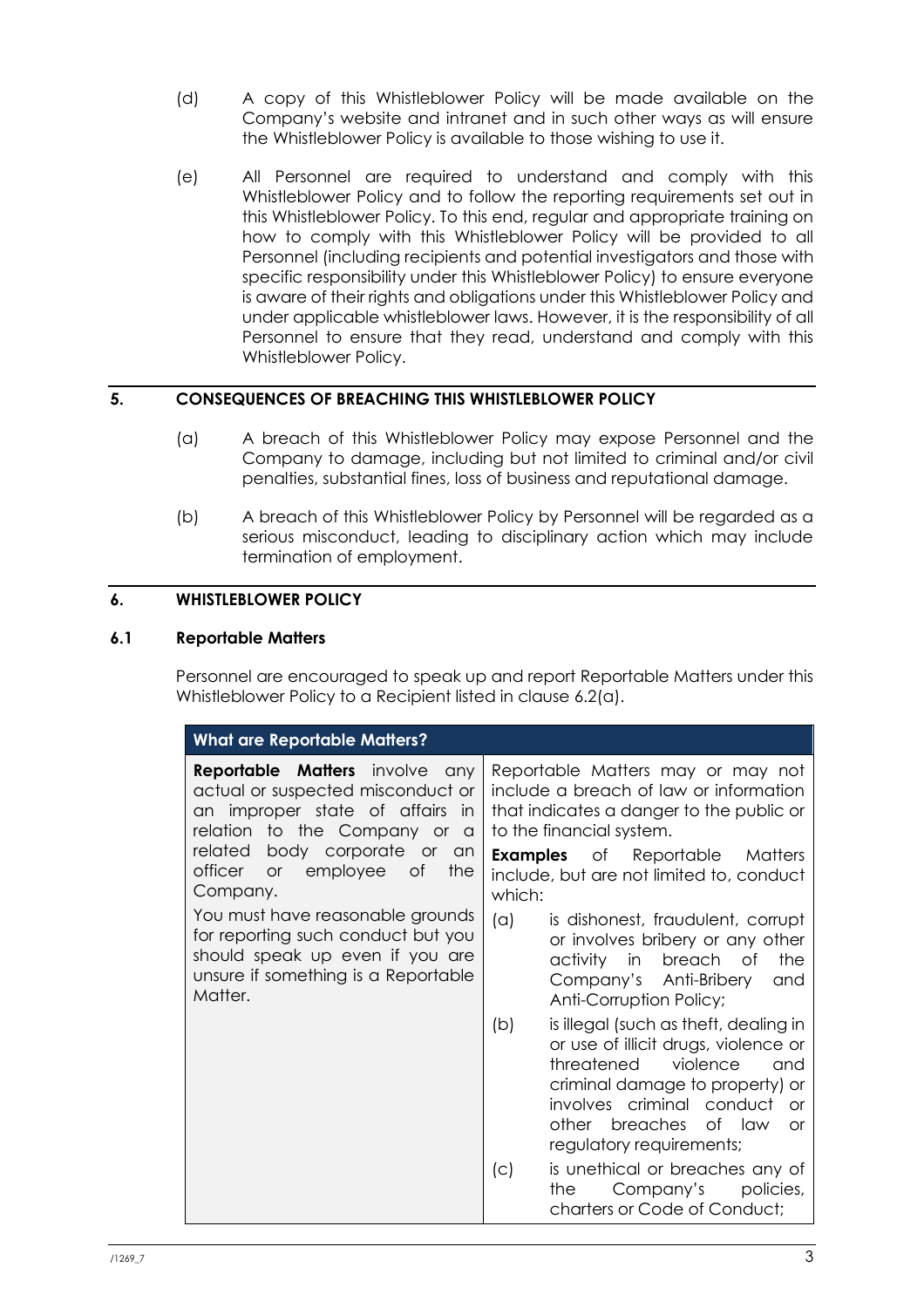|                                                                                                                                                                                                                                                                                                                                                                                                                                                                                                                                                                                                                                                                                                                                                                                         | (d)<br>(e)                      | potentially<br>harmful<br>is.<br><b>or</b><br>damaging to the Company, an<br>employee or person, such as<br>unsafe<br>work<br>practices,<br>environmental<br>damage<br><b>or</b><br>substantial wasting of Company<br>resources;<br>financial<br>loss<br>may cause<br>_or<br>damage in any way<br>the<br>to                                                                                                                                                                                                                                                                       |
|-----------------------------------------------------------------------------------------------------------------------------------------------------------------------------------------------------------------------------------------------------------------------------------------------------------------------------------------------------------------------------------------------------------------------------------------------------------------------------------------------------------------------------------------------------------------------------------------------------------------------------------------------------------------------------------------------------------------------------------------------------------------------------------------|---------------------------------|-----------------------------------------------------------------------------------------------------------------------------------------------------------------------------------------------------------------------------------------------------------------------------------------------------------------------------------------------------------------------------------------------------------------------------------------------------------------------------------------------------------------------------------------------------------------------------------|
|                                                                                                                                                                                                                                                                                                                                                                                                                                                                                                                                                                                                                                                                                                                                                                                         |                                 | Company's reputation<br>or<br>be<br>otherwise detrimental to<br>the<br>Company's interest;                                                                                                                                                                                                                                                                                                                                                                                                                                                                                        |
|                                                                                                                                                                                                                                                                                                                                                                                                                                                                                                                                                                                                                                                                                                                                                                                         | (f)                             | involves actual or threatened<br>discrimination,<br>harassment,<br>victimisation or bullying, or any<br>other type of detrimental action<br>(other than disclosures<br>that<br>solely relate to personal work-<br>related grievances as defined in<br>the Corporations Act); or                                                                                                                                                                                                                                                                                                   |
|                                                                                                                                                                                                                                                                                                                                                                                                                                                                                                                                                                                                                                                                                                                                                                                         | (g)                             | amounts<br>to<br>abuse<br>Оf<br>an<br>authority.                                                                                                                                                                                                                                                                                                                                                                                                                                                                                                                                  |
| <b>Matters</b><br>Reportable<br>do<br>not<br>generally include personal work-<br>related grievances.<br>Personal work-related grievances<br>are those that relate to current or<br>former employment and have, or<br>tend to have, implications for the<br>Discloser personally but do not have<br>any other significant implications for<br>the Company (or any other entity)<br>or do not relate to conduct or<br>alleged<br>conduct,<br>about<br>a<br>Reportable Matter.<br>Personnel can discuss<br>personal<br>work-related grievances with the<br>CEO. Alternatively, Personnel may<br>wish to seek legal advice about<br>their rights and protections under<br>employment law and ways to<br>resolve<br>personal<br>work-related<br>grievances.<br>However, in some cases, these | (a)<br>(b)<br>(C)<br>(d)<br>(e) | <b>Examples</b> of personal work-related<br>grievances include:<br>conflict<br>interpersonal<br>an<br><b>Discloser</b><br>between<br>the<br>and<br>another employee; and<br>a decision that does not involve<br>a breach of workplace laws;<br>decision<br>the<br>concerning<br>a<br>engagement,<br>transfer<br>or<br>promotion of the Discloser;<br>a decision concerning the terms<br>and conditions of engagement<br>of the Discloser; or<br>decision to<br>suspend<br>or<br>a<br>terminate the engagement of<br>the Discloser, or otherwise<br>to<br>discipline the Discloser |

# <span id="page-5-1"></span><span id="page-5-0"></span>**6.2 Making a Report**

# (a) **Who to report to?**

The Company encourages reports of Reportable Matters to be made to any of the following recipients (as appropriate in the circumstances) (**Recipients**):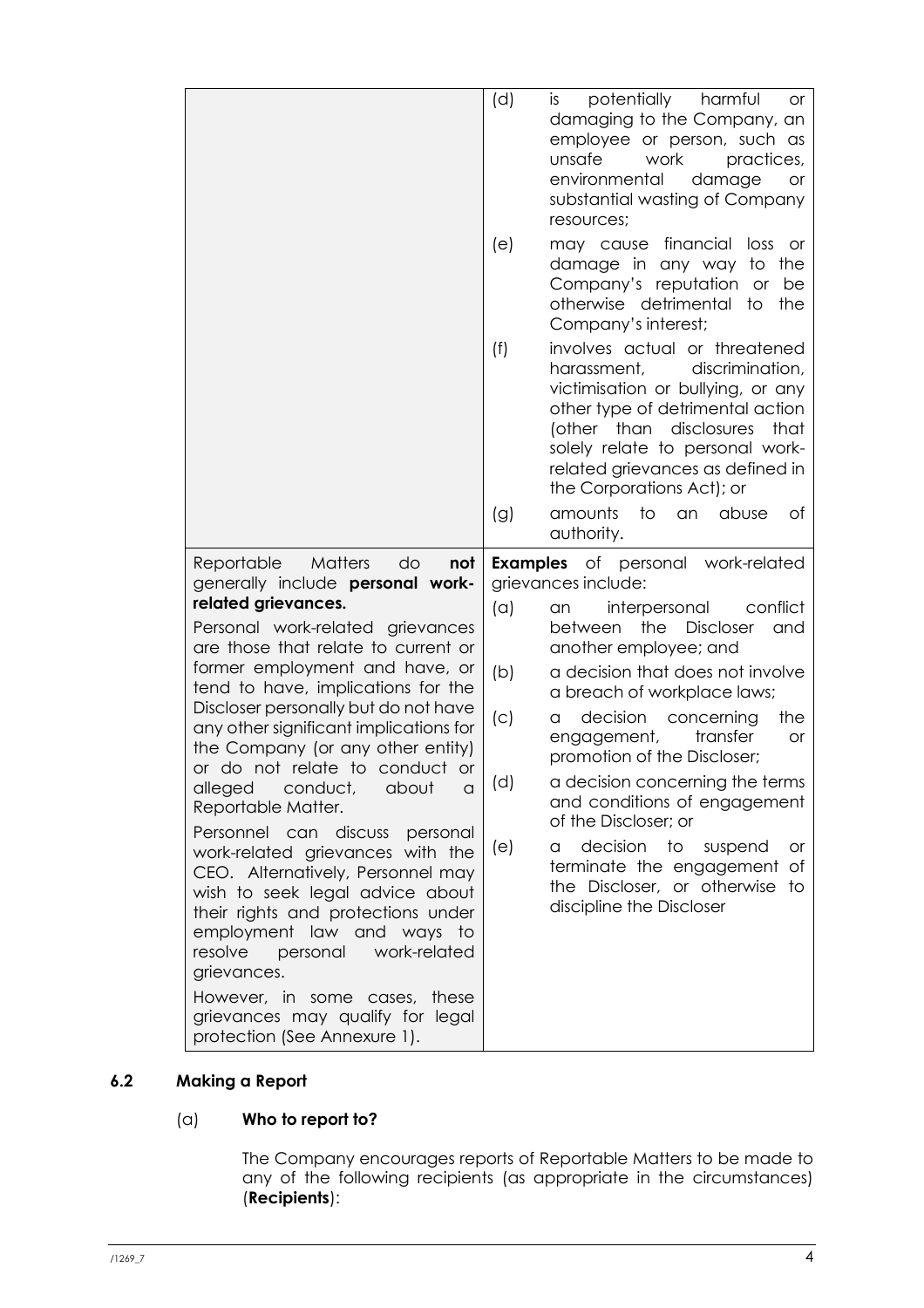- (i) to the relevant supervisor, senior manager or officer in the Company who makes, or participates in making, decisions that affect the whole, or a substantial part of, the business of the Company, or who has the capacity to affect significantly the Company's financial standing;
- (ii) to the Chairman of the Audit and Risk Committee;
- (iii) any member of the Board;
- (iv) the Company Secretary;

The contact details of the Recipients can be found in the Company's operations manual. Reports can be made by email, telephone or in person.

The Company recognises that there may be issues of sensitivity whereby a Discloser does not feel comfortable to make a report to an internal recipient. In such cases, the Discloser may feel more comfortable making an anonymous disclosure or an external recipient.

Nothing in this Whistleblower Policy (including anonymous reporting) should be taken in any way as restricting someone from reporting any matter or providing any information to a regulator (such as ASIC, the APRA, Commissioner), the Company's auditor or a member of the audit team, a lawyer (to obtain advice or representation) or any other person in accordance with any relevant law, regulation or other requirement. Information in relation to whistleblowing is available from such regulators and can generally be downloaded on their website.

# (b) **Anonymous reports**

The Company also appreciates that speaking up can be difficult. Reports can also be made anonymously or using a pseudonym and still be protected. A Discloser can refuse to answer questions that could reveal their identity. While reports can be made anonymously, it may affect the ability to investigate the matter properly and to communicate with the Discloser about the report. Anonymous Disclosers should therefore attempt to maintain two-way communication as far as possible.

Anonymous reports can be made by sending an anonymous email using a temporary or disposable email address available from the internet.

# (c) **Information to include in the report**

As much information should be included in the report as possible including details of the Reportable Matter, people involved, dates, locations and whether more evidence may exist.

Disclosers will be expected to have reasonable grounds to believe the information being disclosed is true (which will be based on the objective reasonableness of the reasons for the Discloser's suspicions) but the Discloser will not be penalised and may still qualify for protection if the information turns out to be incorrect should they have such reasonable grounds. However, any deliberate false reporting will not qualify for protection under this Whistleblower Policy and will be treated as a serious matter and may be subject to disciplinary action.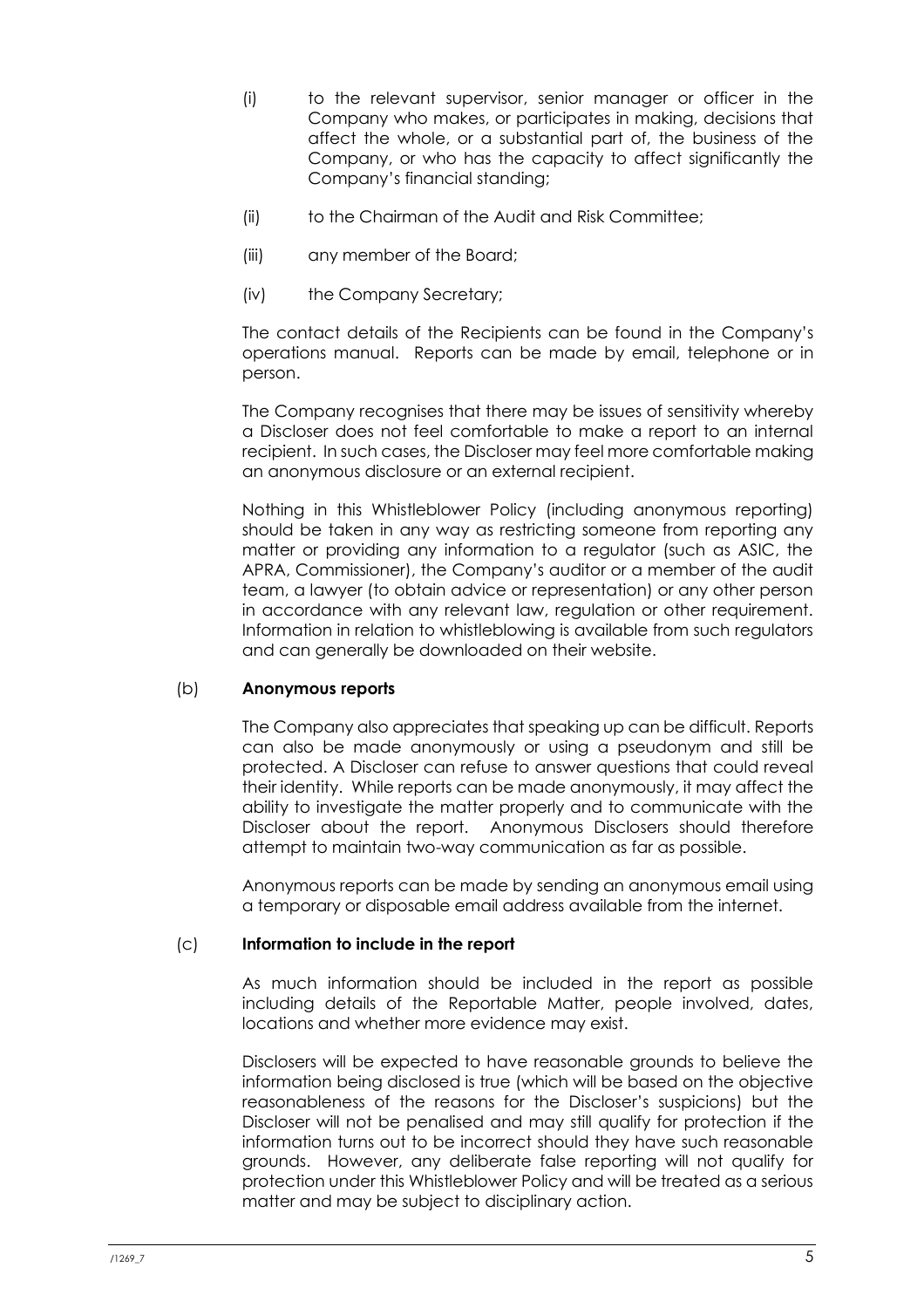# (d) **Questions**

Personnel who are unsure about how this Whistleblower Policy works, what is covered by the Whistleblower Policy or how a disclosure may be handled are encouraged to speak with the Chairman in the first instance.

# <span id="page-7-0"></span>**6.3 Investigating a Report**

# (a) **Who will investigate?**

An appropriate investigator (or investigators) may be appointed to investigate any reports made under this Whistleblower Policy. An investigator will be independent of the Discloser and individuals who are the subject of the disclosure and the department or business unit involved. Possible investigators include:

- (i) a relevant supervisor, senior manager or officer in the Company who makes, or participates in making, decisions that affect the whole, or a substantial part of, the business of the Company, or who has the capacity to affect significantly the Company's financial standing;
- (ii) the Chairman of the Audit and Risk Committee;
- (iii) any member of the Board;
- (iv) the Company Secretary; or
- (v) an independent adviser.

Where a Reportable Matter relates to the managing director, Chief Executive Officer or a director of the Company, the matter will be referred directly to the Chair of the Audit and Risk Committee.

# (b) **How will the investigation be conducted?**

Any matters reported under this Whistleblower Policy will be considered and a determination will be made as to whether the disclosure falls within the scope of this Whistleblower Policy. If so, the matter will be investigated as soon as practicable after the matter has been reported. The investigation process will be conducted in a thorough, fair, objective and independent manner (while preserving confidentiality) and will depend on the precise nature of the conduct being investigated. Due care and appropriate speed will be taken and reported information will be verified and relevant personnel interviewed as part of the investigative process. The Company may seek independent advice as necessary.

The Discloser may be asked for further information, will be given regular and appropriate updates in the circumstances and will be advised of any outcomes from the investigation (subject to considerations of privacy and confidentiality). Any updates or outcomes will be advised by reasonable means.

Anonymous reports will be investigated based on the information provided and may be limited if the Discloser has refused or omitted to provide contact details.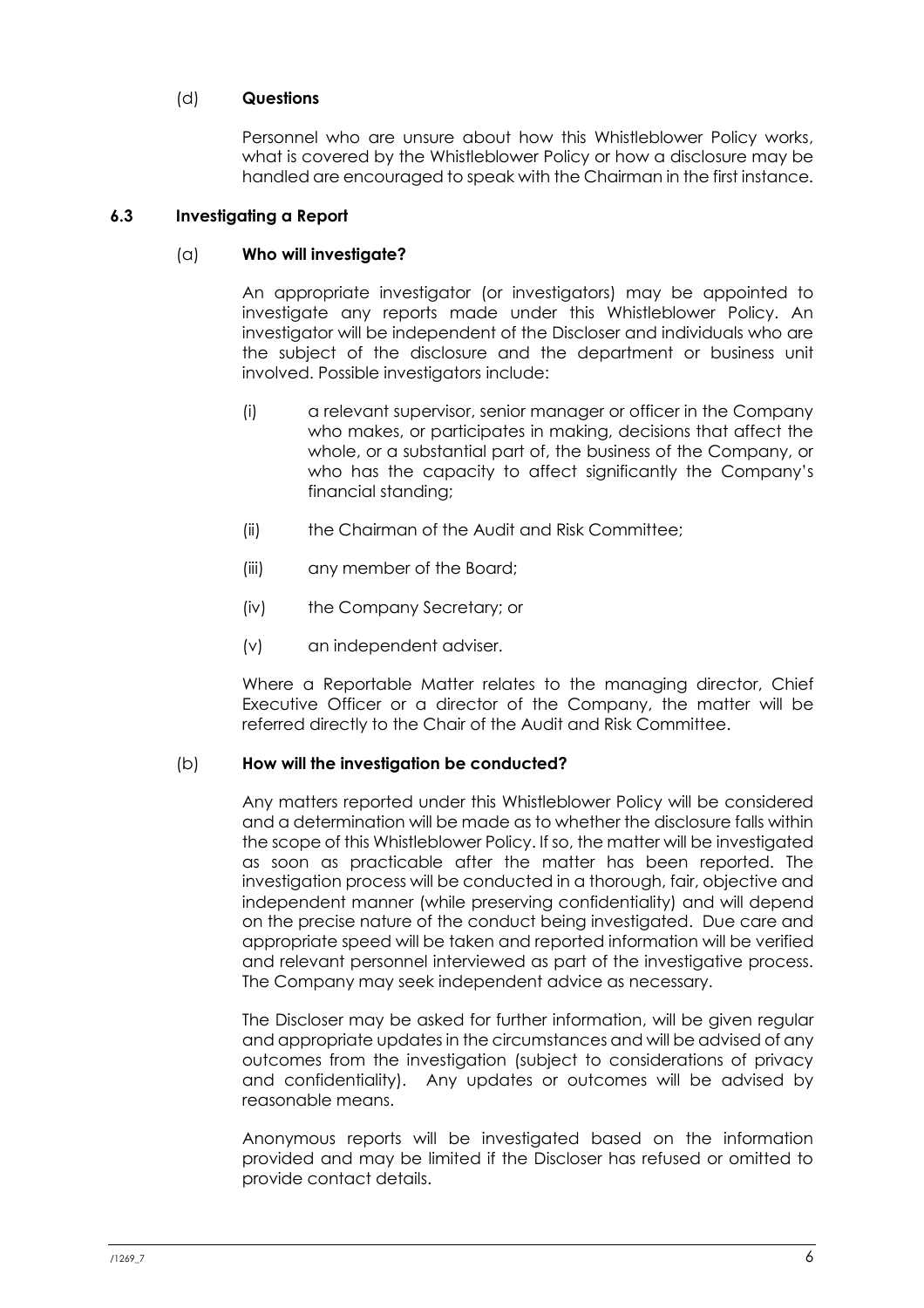At the end of the investigation, the relevant investigating officer will report their findings to the Chairman of the Board who will determine the appropriate response. This may include rectifying any unacceptable conduct and taking any action required to prevent future occurrences of the same or similar conduct as well as disciplinary action if necessary. The identity of the Discloser will be redacted from any written investigation reports unless they have consented to disclosure of their identity.

The Discloser may lodge a complaint with a regulator if they are not happy with an outcome of the investigation or if they consider that this Whistleblower Policy has not been adhered to adequately.

# <span id="page-8-0"></span>**6.4 Support and Protections**

# (a) **Identity Protection (Confidentiality) for Disclosers**

The identity of and information likely to lead to the identification of a Discloser will be kept confidential, however a disclosure can be made:

- (i) if the Discloser consents;
- (ii) to ASIC, APRA, the Commissioner or a member of the AFP;
- (iii) to a lawyer for the purpose of obtaining legal advice or representation; or
- (iv) if the disclosure is allowed or required by law.

During the course of an investigation, the Company will take reasonable steps to reduce the risk of disclosing information that could identify the Discloser (including redacting all personal information or references to the Discloser, restricting the number of people involved in handling and investigating the disclosure and ensuring secure and confidential email communication in relation to the investigation). Note however, that in practice, people may be able to guess the Discloser's identity if the Discloser has mentioned their intention to make a disclosure; the Discloser is one of a very small number of people with access to the information; or the disclosure relates to information that a Discloser has previously been told privately and in confidence.

Unauthorised disclosure of:

- (i) the identity of a Discloser who has made a report of a Reportable Matter; or
- (ii) information from which the identity of the Discloser could be inferred,

may be an offence under Australian law, will be regarded as a disciplinary matter and will be dealt with in accordance with the Company's disciplinary procedures.

A Discloser may lodge a complaint about a breach of confidentiality with the Company or a regulator.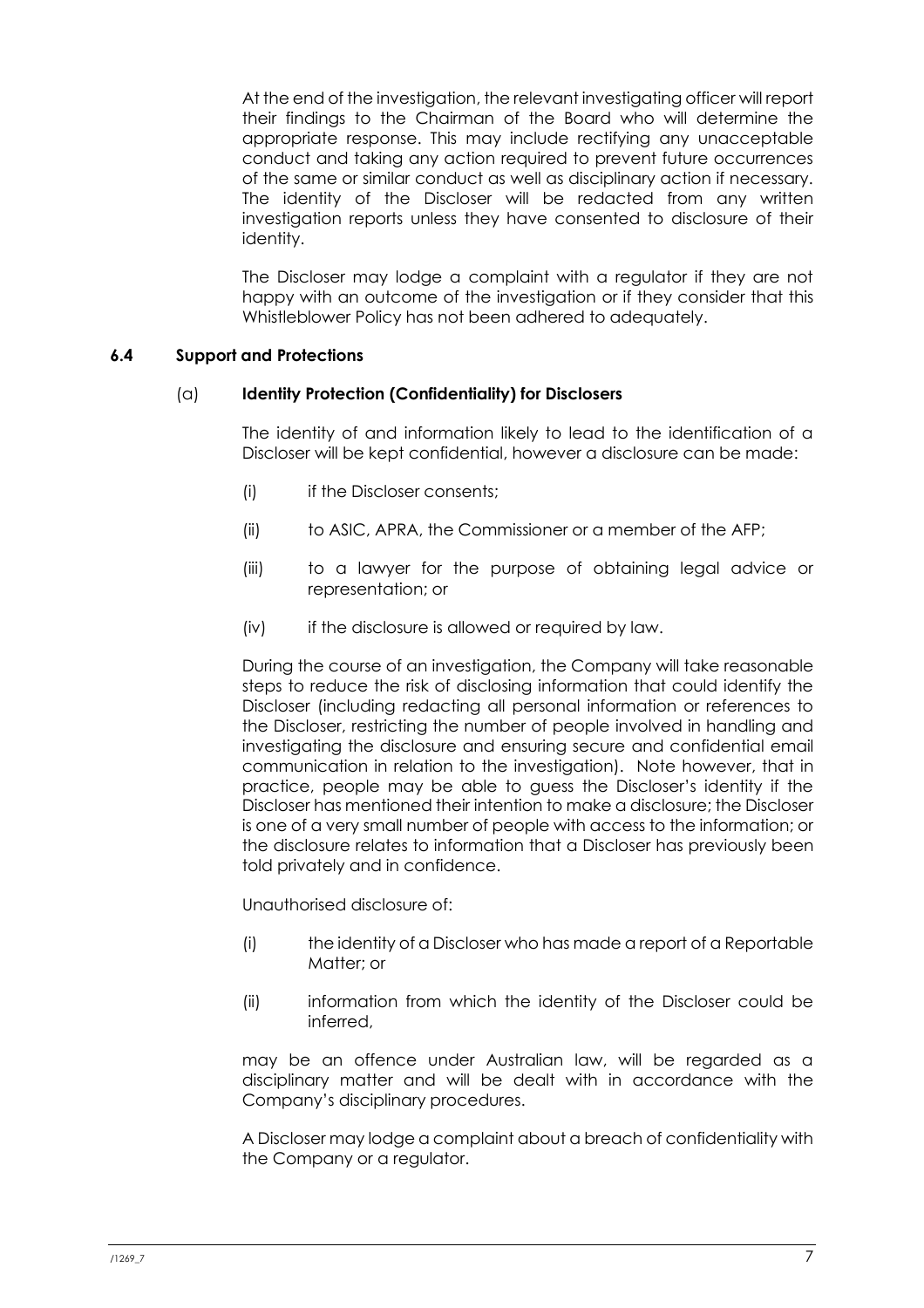# (b) **Protection from detriment for Disclosers**

A Discloser who makes a report under this Whistleblower Policy shall not suffer detriment (either actual or threatened). Examples of actual or threatened detriment include:

- (i) harassment, intimidation, victimisation, bias or discrimination;
- (ii) dismissal of an employee or varying an employee's position or duties;
- (iii) causing physical or psychological harm or injury; or
- (iv) damage to a person's property, reputation, business or financial position or any other damage.

Certain actions will not constitute detrimental conduct such as:

- (i) administrative action that is reasonable for the purpose of protecting a Discloser from detriment (e.g. moving a Discloser who has made a disclosure about their immediate work area to another area to prevent them from detriment); and
- (ii) managing a Discloser's unsatisfactory work performance, if the action is in line with the Company's performance management framework.

The Company will take all steps to protect Disclosers from any form of detrimental treatment and may ensure that a risk assessment is carried out to determine the risk of detriment.

Anyone who retaliates against someone who has reported a possible violation may be subject to discipline by the Company or penalties under the Corporations Act, Taxation Act or other Australian law.

Anyone who is subjected to detriment as a result of making a report under this Whistleblower Policy should report it in accordance with clause [6.2.](#page-5-0)

A Discloser (or any other employee or person) can seek compensation or other remedies through the courts if:

- (i) they suffer loss, damage or injury because of a disclosure; and
- (ii) the Company failed to prevent a person from causing the detriment.

A Discloser may seek independent legal advice or contact a regulatory body if they believe they have suffered detriment.

# (c) **Other protections available to Disclosers**

Additional protections will be offered by the Company depending on the Reportable Matter and the people involved. Protections may include but are not limited to:

- (i) monitoring and managing behaviour of other employees;
- (ii) offering support services (including counselling or other professional or legal services);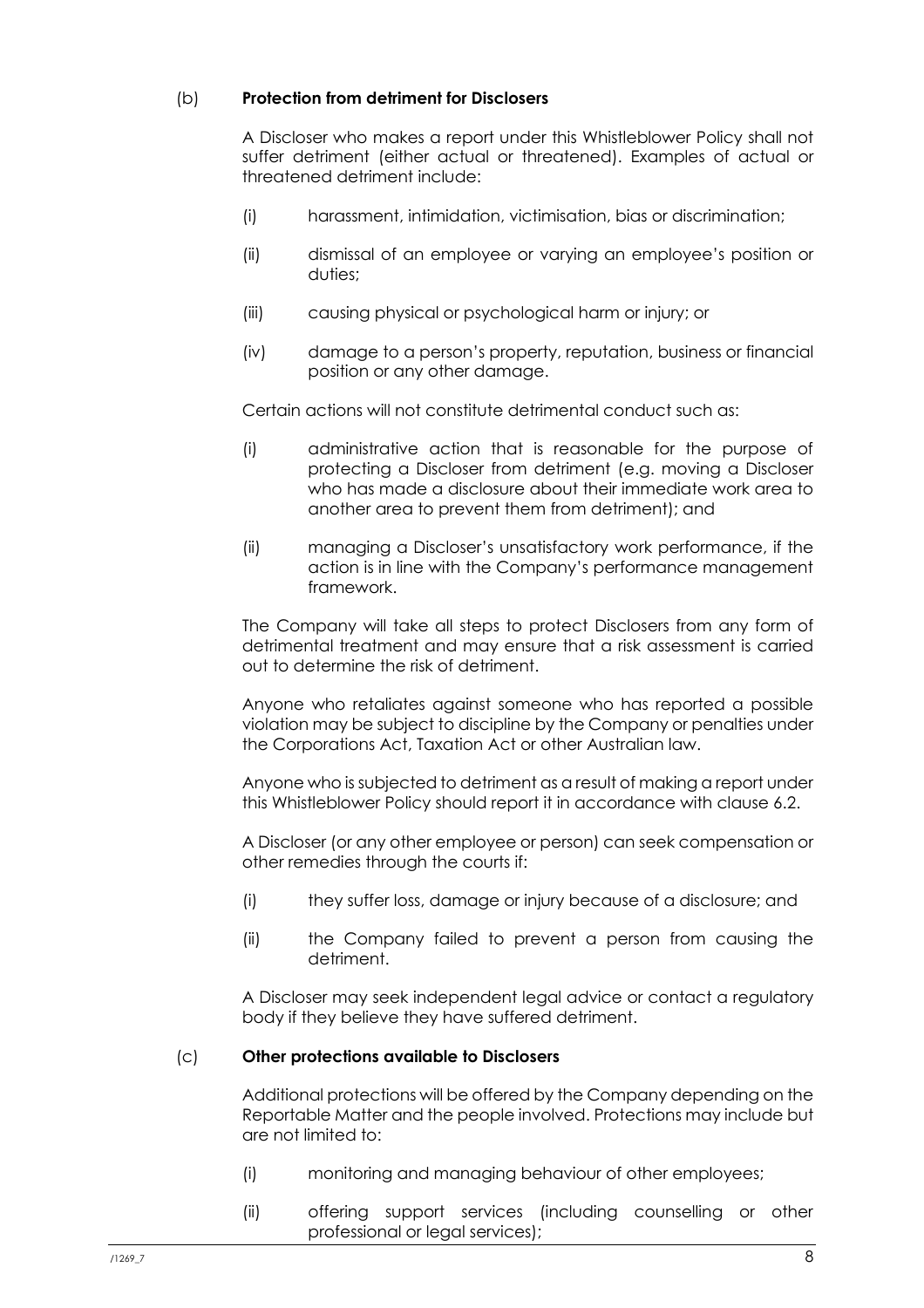- (iii) implementing strategies to help minimise and manage stress; time or performance impacts; or other challenges resulting from the disclosure or the investigation;
- (iv) where practicable, relocating employees to a different group or office or to another role or making modifications to the employee's workplace or the way they perform their duties;
- (v) offering a leave of absence or flexible workplace arrangements during the course of an investigation; or
- (vi) rectifying any detriment suffered.

In addition, current and former employees may also request additional support from the Chairman of the Board if required.

Whilst the Company will endeavour to support all Disclosers, it will not be able to provide the same sort of practical support to each Discloser. Therefore, the processes in this Whistleblower Policy will be adapted and applied to the extent reasonably possible.

# (d) **Fair treatment of those mentioned in a disclosure**

The Company will ensure fair treatment of officers and employees of the Company who are mentioned in any disclosure, and to whom any disclosures relate. The disclosure will be handled confidentially and will be assessed and may be subject to investigation. If an investigation is required, it will be conducted in an objective, fair and independent manner. Such employees will be advised of the subject matter of the disclosure at the appropriate time and as required by law and will be advised of the outcome of the investigation. An employee who is the subject of a disclosure may contact the Company's support services.

# (e) **Files and Records**

The Company will ensure that any records relating to any reports made under this Whistleblower Policy are stored securely and only accessed by authorised personnel directly involved in managing and investigating the report. All those involved in handling and investigating reports will be reminded about confidentiality requirements including that an unauthorised disclosure of a Discloser's identity may be a criminal offence.

# (f) **Special legal protections under the Corporations Act and the Taxation Act**

Whilst this Whistleblower Policy deals with internal disclosures of information, additional legal protections are available for certain Disclosers under the Corporations Act and the Taxation Act provided the disclosure is about a "disclosable matter" or "tax affair" as defined under such legislation and certain conditions are met. These are summarised in Annexures 1 and 2 respectively. Disclosures that are not about "disclosable matters" or "tax affairs" will not qualify for protection under the Corporations Act or Taxation Act. For more information, see the information available on the ASIC website and the ATO website.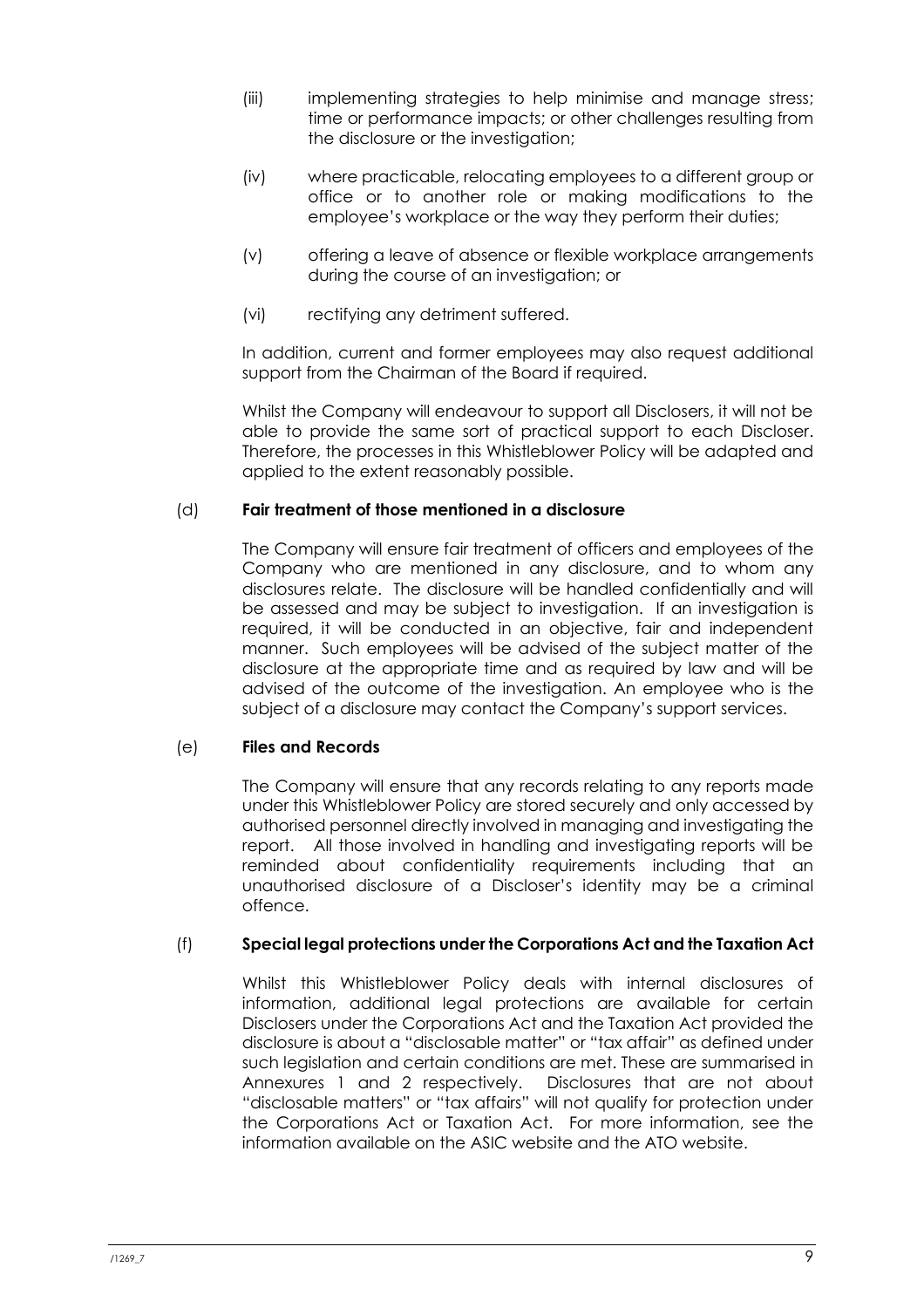# <span id="page-11-0"></span>**7. MONITORING AND REVIEW**

- (a) Material incidences reported under this Whistleblower Policy will be reported to the Board or a committee of the Board.
- (b) The Board will monitor the content, effectiveness and implementation of this Whistleblower Policy on a regular basis. There may also be independent reviews taken from time to time. Any findings, updates or improvements identified will be addressed as soon as possible and circulated to all officers and employees.
- (c) Officers and employees are invited to comment on this Whistleblower Policy and suggest ways in which it might be improved. Comments, suggestions and queries should be addressed to the Board.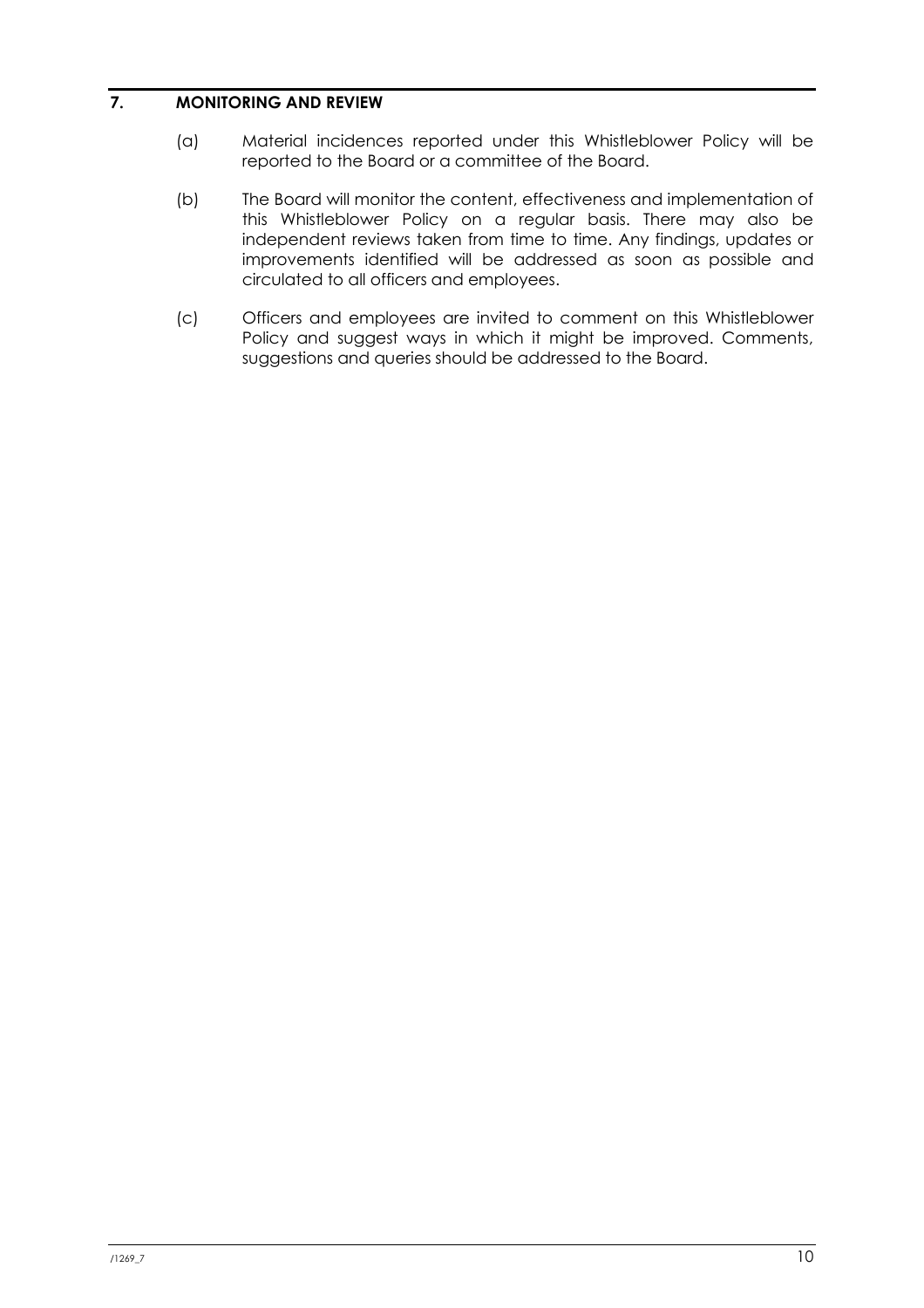# <span id="page-12-0"></span>**ANNEXURE 1 – SUMMARY OF PROTECTIONS UNDER THE CORPORATIONS ACT**

The Corporations Act sets out disclosures that are protected under the Corporations Act if certain conditions are met as well as the protections available to protected disclosures. *A summary of such protections (as at the date of this policy) is set out below but you should refer to the Corporations Act itself for a full understanding of the conditions and protections available and the relevant definitions. You can also visit the ASIC website for more information.*

### **1. PROTECTED DISCLOSURES**

Disclosures will be protected if:

- <span id="page-12-1"></span>(a) the discloser is an **Eligible Whistleblower**, being an individual who is, or has been, any of the following:
	- (i) an officer or employee of the Company (e.g. current and former employees who are permanent, part-time, fixed-term or temporary, interns, secondees, managers and directors);
	- (ii) an individual who supplies services or goods to the Company (whether paid or unpaid) or an employee of a person that supplies goods or services to the Company (e.g. current and former contractors, consultants, service providers and business partners);
	- (iii) an associate of the Company;
	- (iv) a relative, dependant or dependant of the spouse of any individual referred to a[t \(i\)](#page-12-1) to [\(iii\)](#page-12-2) above; or
	- (v) any prescribed individual under the Corporations Act;
- <span id="page-12-2"></span>(b) **and** the disclosure is made to:
	- (i) the ASIC, APRA or a prescribed Commonwealth authority; or
	- (ii) an **Eligible Recipient**, being:
		- (A) an officer or senior manager of the Company or a related body corporate of the Company;
		- (B) an auditor (or a member of the audit team) of the Company or a related body corporate of the Company;
		- (C) an actuary of the Company or a related body corporate of the Company;
		- (D) a person authorised by the Company to receive disclosures that qualify for protection under the Corporations Act;
		- (E) anyone prescribed under the regulations as being an eligible recipient; or
	- (iii) a legal practitioner for the purposes of obtaining legal advice or legal representation in relation to the whistleblower provisions in the Corporations Act (even in the event such legal practitioner concludes that a disclosure does not relate to a disclosable matter under the Corporations Act);
- (c) **and** the disclosure relates to a **Disclosable Matter** in that the discloser has reasonable grounds to suspect that the information concerns misconduct, or an improper state of affairs or circumstances in relation to the Company or a related body corporate of the Company. This includes any suspicion that the Company or its body corporate, or an officer or employee of the Company or its body corporate has engaged in conduct that:
	- (i) constitutes an offence against, or a contravention of, a provision of the Corporations Act, the *Australian Securities Investments Commission Act 2001*, the *Banking Act 1959*, the *Financial Sector (Collection of Data) Act 2001*, the *Insurance Act 1973*, the *Life Insurance Act 1995*, the *National Consumer Credit Protection Act 2009*, the *Superannuation Industry (Supervision) Act 1993*, or an instrument made under any such Act; or
	- (ii) constitutes an offence against any other law of the Commonwealth of Australia that is punishable by imprisonment for a period of 12 months or more; or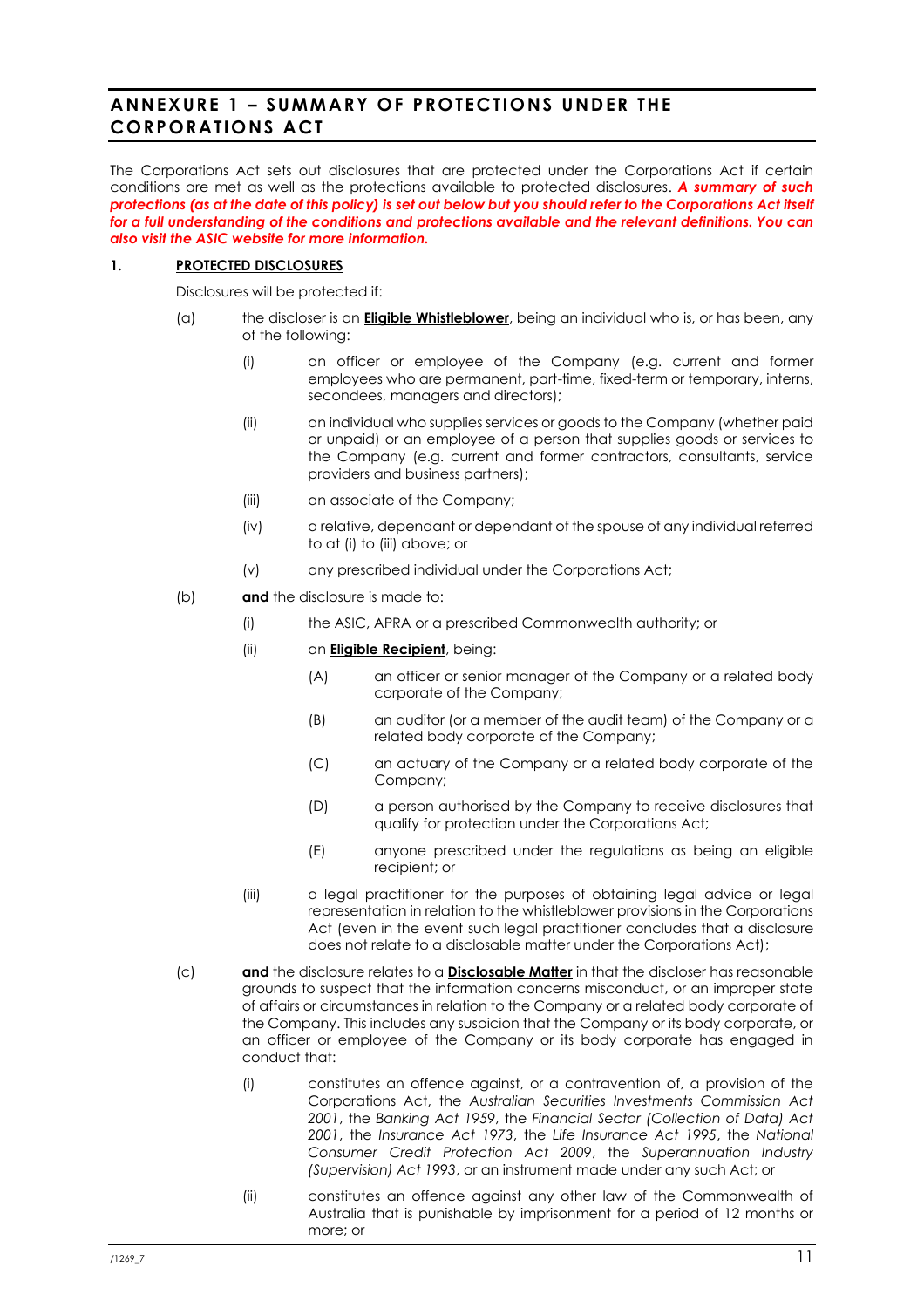- (iii) represents a danger to the public or the financial system; or
- (iv) is prescribed by regulation.

(Note that the term "misconduct" is defined in the Corporations Act to include fraud, negligence, default, breach of trust and breach of duty.)

### (d) **Public interest and Emergency Disclosures**

Emergency or public interest disclosures (as defined under the Corporations Act) will also be protected if made to Journalists or Parliamentarians (each as defined in the Corporations Act) in extreme cases (excluding tax matters) in circumstances where at least 90 days have passed since an earlier protected disclosure has been made to ASIC, APRA or another Commonwealth body without reasonable steps having been taken to address the misconduct, or there will be substantial and imminent danger to someone's health or safety. Note that before such public interest disclosure is made, the discloser must have given written notice to the relevant regulatory body. Such notice must include sufficient information to identify the previous disclosure and must state that the discloser intends to make the public disclosure if appropriate steps are not taken.

Disclosers are advised to contact an independent legal adviser to ensure they understand the criteria for making an emergency or public interest disclosure that qualifies for protection.

### (e) **Personal work-related grievances**

Personal work-related grievances (as defined in the Corporations Act) will not be protected to the extent that the information disclosed does not concern a contravention, or an alleged contravention, of the prohibition on victimisation under the Corporations Act that involves detriment caused to the discloser or a threat made to the discloser.

However, a personal work-related grievance will still qualify for protection if:

- (i) it includes information about misconduct, or information about misconduct includes or is accompanied by a personal work-related grievance (mixed report);
- (ii) the Company has breached employment or other laws punishable by imprisonment for a period of 12 months or more, engaged in conduct that represents a danger to the public, or the disclosure relates to information that suggests misconduct beyond the Discloser's personal circumstances;
- (iii) the Discloser suffers from or is threatened with detriment for making the disclosure; or
- (iv) the Discloser seeks legal advice or legal representation about the operation of the whistleblower protections under the Corporations Act.

### **2. PROTECTIONS AVAILABLE**

### (a) **Protected disclosures will be given the following protections under the Corporations Act**

#### **Protected disclosures not actionable**

- (i) the discloser will not be subject to any civil, criminal or administrative liability (including disciplinary action) for making the disclosure; and
- (ii) no contractual or other remedy may be enforced, and no contractual or other right may be exercised against the discloser on the basis of the disclosure; and
- (iii) if the disclosure qualified for protection under the Corporations Act (including public interest and emergency disclosure), the information is not admissible as evidence against the discloser in criminal proceedings for the imposition of a penalty, other than proceedings in respect of the falsity of the information;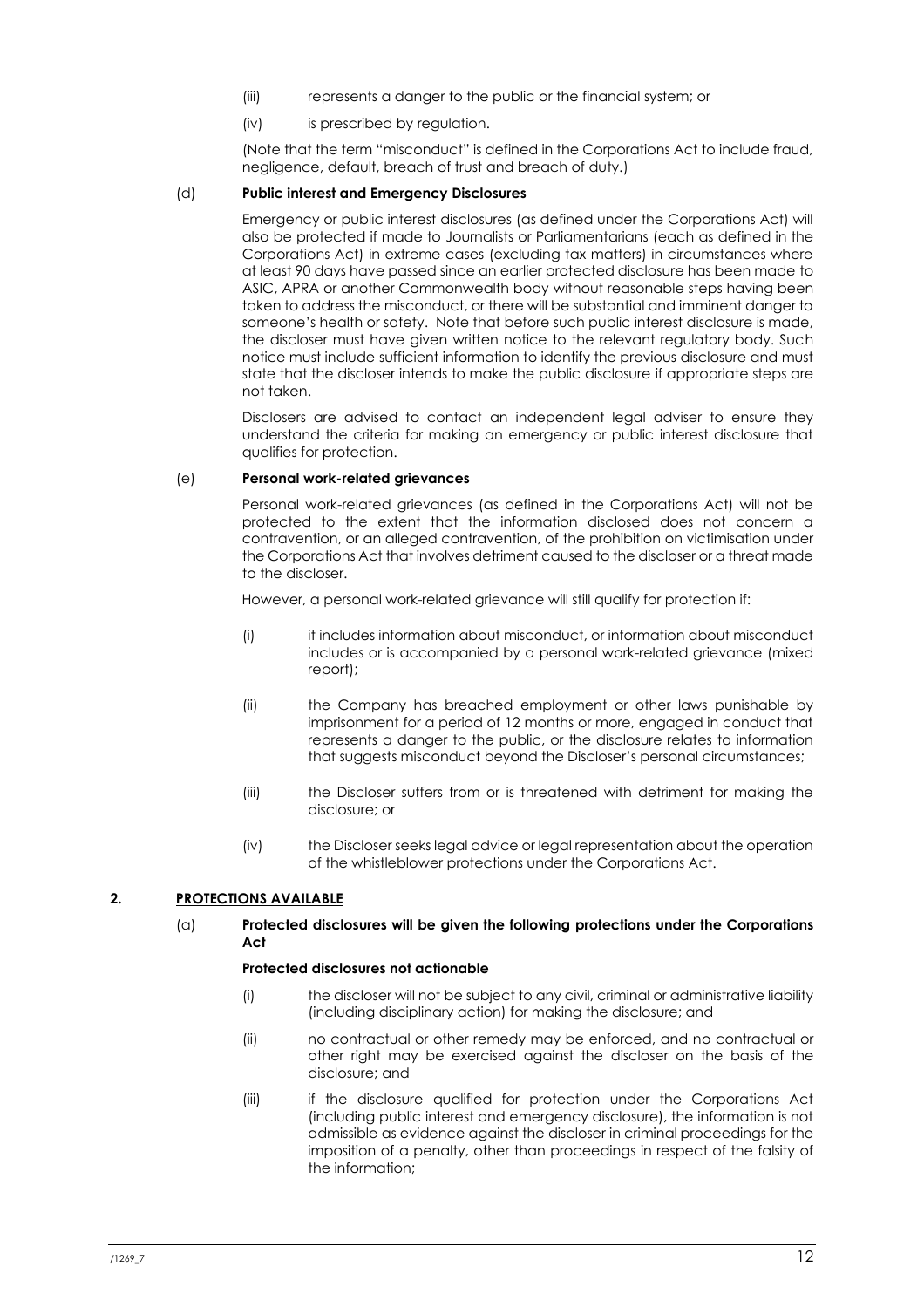#### **Victimisation Prohibited**

Anyone who causes or threatens to cause detriment (as defined in the Corporations Act) to a discloser or another person in the belief or suspicion that a report has been made, or may have been made, proposes to or could be made, may be guilty of an offence and may be liable for damages or subject to a court order. Examples of possible court orders include, but are not limited to:

- (i) requiring compensation for loss or damage;
- (ii) an injunction to prevent, stop or remedy the effects of detrimental conduct;
- (iii) an order requiring an apology for engaging in detrimental conduct;
- (iv) if the detrimental conduct wholly or partly resulted in the termination of an employee's employment, reinstatement of their position; and
- (v) any other order the court thinks appropriate.

### **Identifying information not to be disclosed**

Subject to applicable laws:

- (i) a discloser's identity cannot be disclosed to a Court or tribunal except where considered necessary; and
- (ii) the person receiving the report commits an offence if they disclose the substance of the report or the discloser's identity, without the discloser's consent, to anyone except an authorised disclosure to ASIC, APRA, the AFP or a lawyer for the purposes of obtaining legal advice or representation in relation to the report.

### **Costs of proceedings**

A discloser may not need to pay costs of legal proceedings unless they have acted vexatiously or without reasonable cause and the unreasonable act caused the other party to incur the costs.

### (b) **Confidentiality**

In relation to a protected disclosure, the identity of a discloser (and any information likely to lead to the identification of a discloser) must be kept confidential unless expressly authorised in writing.

A disclosure of the discloser's identity will be authorised if made:

- (i) to ASIC, APRA or a member of the AFP;
- (ii) to a legal practitioner for the purposes of obtaining legal advice or legal representation in relation to the whistleblower provisions in the Corporations Act;
- (iii) to a person prescribed by the regulations of the Corporations Act for this purpose;
- (iv) with the express written consent of the discloser; or
- (v) by ASIC, APRA or a member of the AFP to a Commonwealth or State or Territory authority for the purpose of assisting the authority in the performance of its functions or duties.

However, such confidentiality does not apply where the disclosure is not of the identity of the discloser and is reasonably necessary for the purposes of investigating a matter and all reasonable steps have been taken to reduce the risk that the discloser will be identified.

### (c) **Timing**

A discloser will qualify for protection from the time they make their disclosure, regardless of whether, at this time, the discloser or recipient recognises that the disclosure qualifies for protection.

#### (d) **No immunity from misconduct**

Note that the protections do not grant immunity for any misconduct a discloser has engaged in that is revealed in their disclosure.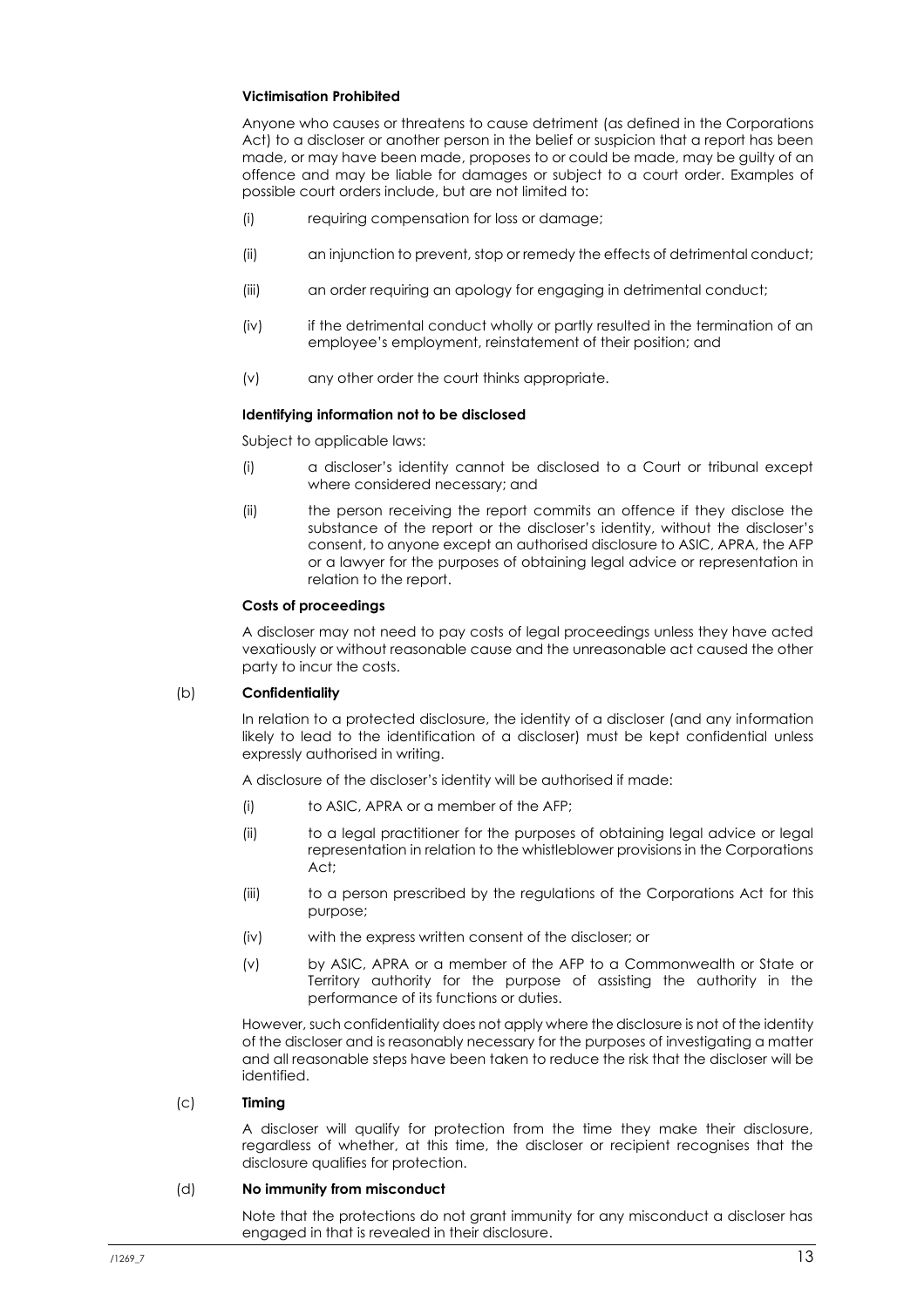# <span id="page-15-0"></span>**ANNEXURE 2 – SUMMARY OF PROTECTIONS UNDER THE TAXATION ADMINISTRATION ACT**

The Taxation Act sets out disclosures that are protected under the Taxation Administration Act if certain conditions are met as well as protections available to protected disclosures. *A summary of such protections (as at the date of this policy) is set out below but you should refer to the Taxation Administration Act itself for a full understanding of the conditions and protections available and the relevant definitions. You can also visit the ATO website for more information.*

### **1. PROTECTED DISCLOSURES**

Disclosures will be protected if:

- <span id="page-15-1"></span>(a) the discloser is an **Eligible Whistleblower**, being an individual who is, or has been, any of the following:
	- (i) an officer (within the meaning of the Corporations Act) or employee of the Company;
	- (ii) an individual who supplies services or goods to the Company (whether paid or unpaid) or an employee of a person that supplies goods or services to the Company;
	- (iii) an associate (within the meaning of the *Income Tax Assessment Act 1936*) of the Company;
	- (iv) a spouse, child or dependant of any individual referred to in [\(i\)](#page-15-1) to [\(iii\)](#page-15-2) above or of such an individual's spouse; or
	- (v) any prescribed individual under the regulations under the Taxation Act;
- <span id="page-15-2"></span>(b) **and** the disclosure is made to:
	- (i) the Commissioner **and** the discloser consider that the information may assist the Commissioner to perform his or her functions or duties under a taxation law in relation to the Company or an associate of the Company; or
	- (ii) an **Eligible Recipient**, being:
		- (A) a director, secretary or senior manager of the Company;
		- (B) an employee or officer of the Company who has functions or duties that relate to the tax affairs (within the meaning of the Taxation Act) of the Company;
		- (C) the Company's auditor (or a member of that audit team);
		- (D) a registered tax agent or BAS agent (within the meaning of the *Tax Agent Services Act 2009*) who provides tax agent services or BAS services to the Company;
		- (E) a person authorised by the Company to receive disclosures that qualify for protection under the Taxation Act; or
		- (F) anyone prescribed under the Taxation Act regulations as being an Eligible Recipient;

and the discloser has reasonable grounds to suspect that the information indicates misconduct, or an improper state of affairs or circumstances, in relation to the tax affairs of the Company or an associate of the Company ("tax affairs" means affairs relating to any tax imposed by or under, or assessed or collected under, a law administered by the Commissioner);

and the discloser considers that the information may assist the Eligible Recipient to perform functions or duties in relation to the tax affairs of the Company or an associate of the Company; or

(iii) a legal practitioner for the purposes of obtaining legal advice or legal representation in relation to the whistleblower provisions in the Taxation Act.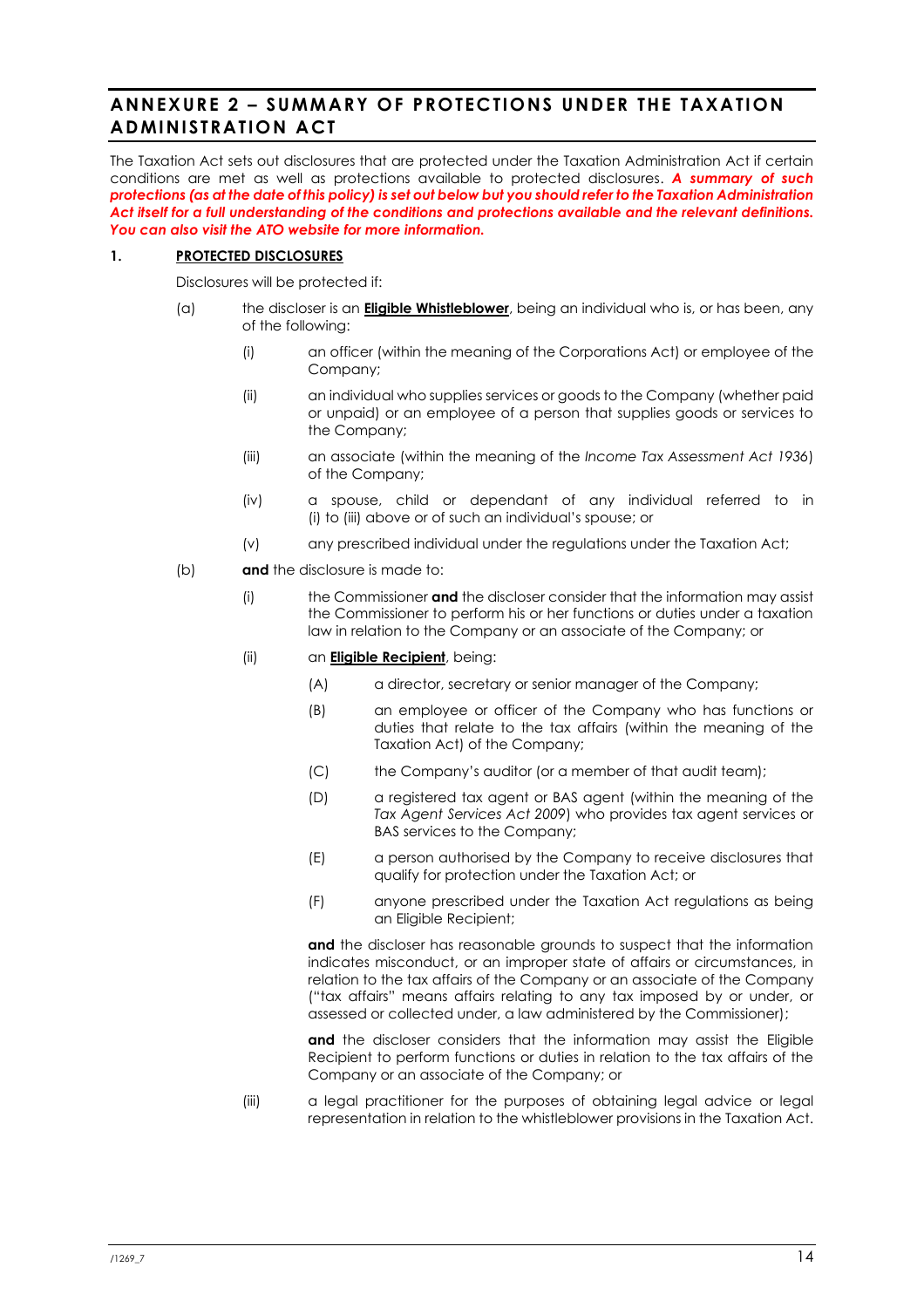### <span id="page-16-0"></span>**2. PROTECTIONS AVAILABLE**

### (a) **Protected Disclosures will be given the following protections under the Taxation Act**

#### **Protected disclosures not actionable**

- (i) the discloser will not be subject to any civil, criminal or administrative liability (including disciplinary action) for making the disclosure;
- (ii) no contractual or other remedy may be enforced, and no contractual or other right may be exercised against the discloser on the basis of the disclosure; and
- <span id="page-16-1"></span>(iii) if the disclosure was a disclosure of information to the Commissioner, the information is not admissible as evidence against the discloser in criminal proceedings for the imposition of a penalty, other than proceedings in respect of the falsity of the information;

(Note that in relation to [\(i\)](#page-16-0) t[o \(iii\)](#page-16-1) above, the discloser has qualified privilege in respect of the disclosure and a contract to which the person is a party may not be terminated on the basis that the disclosure constitutes a breach of the contract.)

### **Victimisation prohibited**

Anyone who causes or threatens to cause detriment (as defined in the Taxation Act) to a discloser or another person in the belief or suspicion that a report has been made, or may have been made, proposes to or could be made, may be guilty of an offence and may be liable for damages or subject to a court order. Examples of possible court orders include, but are not limited to:

- (i) requiring compensation for loss or damage;
- (ii) an injunction to prevent, stop or remedy the effects of detrimental conduct;
- (iii) an order requiring an apology for engaging in detrimental conduct;
- (iv) if the detrimental conduct wholly or partly resulted in the termination of an employee's employment, reinstatement of their position; and
- (v) any other order the court thinks appropriate

#### **Identifying information not to be disclosed**

- (i) a discloser's identity (or information likely to lead to the identity of the discloser) cannot be disclosed to a Court or tribunal except where considered necessary; and
- (ii) the person receiving the report commits an offence if they disclose the substance of the report or the discloser's identity, without the discloser's consent, to anyone except the Commissioner, the AFP or a lawyer for the purposes of obtaining legal advice or representation in relation to the report.

### **Costs of proceedings**

A discloser may not need to pay the costs of legal proceedings unless they have acted vexatiously or without reasonable cause and the unreasonable act caused the other party to incur the costs.

### (b) **Confidentiality**

In relation to a protected disclosure, the identity of a discloser (and any information likely to lead to the identification of a discloser) must be kept confidential unless authorised.

A disclosure of the discloser's identity will be authorised if made:

- (i) to the Commissioner or a member of the AFP;
- (ii) to a legal practitioner for the purposes of obtaining legal advice or legal representation in relation to the whistleblower provisions in the Taxation Act;
- (iii) to a person prescribed by the regulations of the Taxation Act for this purpose; or
- (iv) with the express written consent of the discloser.